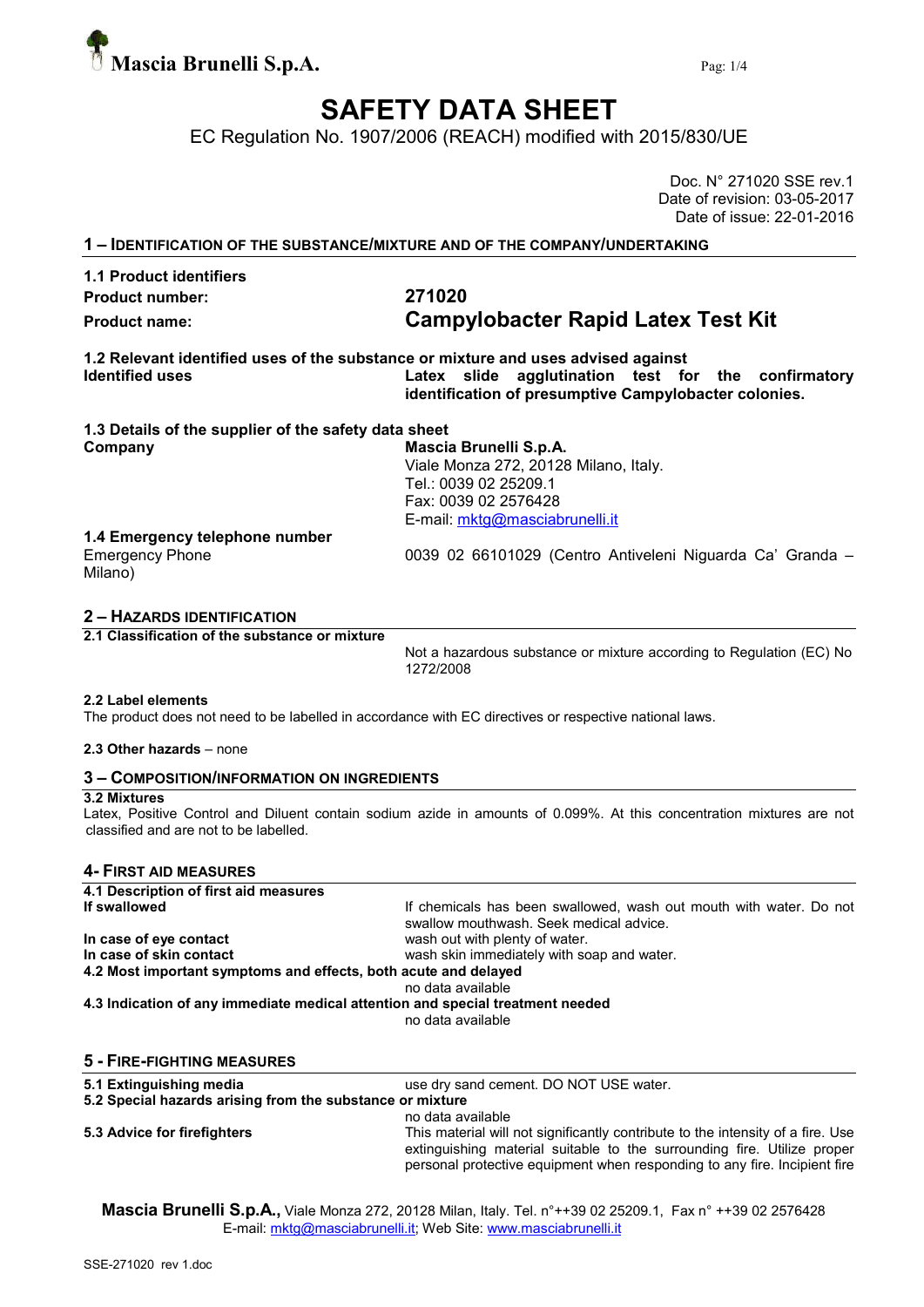

responders should wear eye protection. Structural firefighters must wear Self-Contained Breathing Apparatus and full protective equipment. Move containers from fire area if it can be done without risk to personnel.

| <b>6- ACCIDENTAL RELEASE MEASURES</b>                                   |                                                                                                                                                                                                                                                                                              |  |  |
|-------------------------------------------------------------------------|----------------------------------------------------------------------------------------------------------------------------------------------------------------------------------------------------------------------------------------------------------------------------------------------|--|--|
| 6.1 Personal precautions, protective equipment and emergency procedures |                                                                                                                                                                                                                                                                                              |  |  |
| <b>6.2 Environmental precautions</b>                                    | Use personal protective equipment, lab coat and gloves<br>Given the way dispensation there is no possibility of accidental spillage<br>in sufficient quantity to be dangerous. In any case avoid release to the<br>environment.                                                              |  |  |
| 6.3 Methods and material for containment and cleaning up                |                                                                                                                                                                                                                                                                                              |  |  |
| 6.4 Reference to other sections                                         | Absorb with dry earth, sand or other non combustible material. Properly<br>disinfect any spills. Test specimens require decontamination with beach<br>solution or appropriate germicide prior to pick up.<br>For disposal see section 13.                                                    |  |  |
| 7 - HANDLING AND STORAGE                                                |                                                                                                                                                                                                                                                                                              |  |  |
| 7.1 Precautions for safe handling                                       | For in vitro diagnostic use. Read the instructions for Use. Always follow<br>Good Laboratory Practice when using this product. Avoid contact with<br>eyes, skin and clothing.                                                                                                                |  |  |
| 7.2 Conditions for safe storage, including any incompatibilities        |                                                                                                                                                                                                                                                                                              |  |  |
| 7.3 Specific end use(s)                                                 | Store at 2°C / 8°C. Keep all containers tightly closed until ready to use.<br>Under these conditions reagents will retain the activity until the expiry<br>date shown on the label on outer carton.<br>Apart from the uses mentioned in section 1.2 no other specific uses are<br>stipulated |  |  |
| 8- EXPOSURE CONTROLS - PERSONAL PROTECTION                              |                                                                                                                                                                                                                                                                                              |  |  |
| 8.1 Control parameters                                                  | Any specific protection and prevention measures should not be taken<br>during use of the product.                                                                                                                                                                                            |  |  |
| Components with workplace control parameters                            |                                                                                                                                                                                                                                                                                              |  |  |
| 8.2 Exposure controls<br>Personal protective equipment                  | No information available                                                                                                                                                                                                                                                                     |  |  |
| <b>Eye/face protection</b>                                              | Use safety glasses.                                                                                                                                                                                                                                                                          |  |  |
| <b>Skin protection</b><br><b>Body Protection</b>                        | Handle with gloves. Use with a lab coat.<br>The type of protective equipment must be selected according to the<br>concentration and amount of the dangerous substance at the specific<br>workplace.                                                                                          |  |  |
| <b>Respiratory protection</b>                                           | Respiratory protection is not required.                                                                                                                                                                                                                                                      |  |  |
|                                                                         |                                                                                                                                                                                                                                                                                              |  |  |

### 9 – PHYSICAL AND CHEMICAL PROPERTIES

| 9.1 Information on basic physical and chemical properties |                     |                  |                |
|-----------------------------------------------------------|---------------------|------------------|----------------|
|                                                           | Latex               | Positive Control | <b>Diluent</b> |
| a) Appearance Form:                                       | Milky white aqueous | Clear/off white  | Clear solution |
|                                                           | suspension          | suspension       |                |
| b) Odour                                                  | no data available   |                  |                |
| c) Odour Threshold                                        | no data available   |                  |                |
| d) pH                                                     | no data available   |                  |                |
| e) Melting point/freezing point                           | no data available   |                  |                |
| f) Initial boiling point and boiling range                | no data available   |                  |                |
| q) Flash point                                            | no data available   |                  |                |
| h) Evaporation rate                                       | no data available   |                  |                |
| i) Vapour pressure                                        | no data available   |                  |                |
| i) Vapour density                                         | no data available   |                  |                |
| k) Relative density                                       | no data available   |                  |                |
| I) Water solubility                                       | no data available   |                  |                |
| m) Viscosity                                              | no data available   |                  |                |
| n) Explosive properties                                   | no data available   |                  |                |
| o) Oxidizing properties                                   | no data available   |                  |                |
| 9.2 Other safety information                              | no data available   |                  |                |

**Mascia Brunelli S.p.A.,** Viale Monza 272, 20128 Milan, Italy. Tel. n°++39 02 25209.1, Fax n° ++39 02 2576428 E-mail: <u>mktg@masciabrunelli.it</u>; Web Site: www.masciabrunelli.it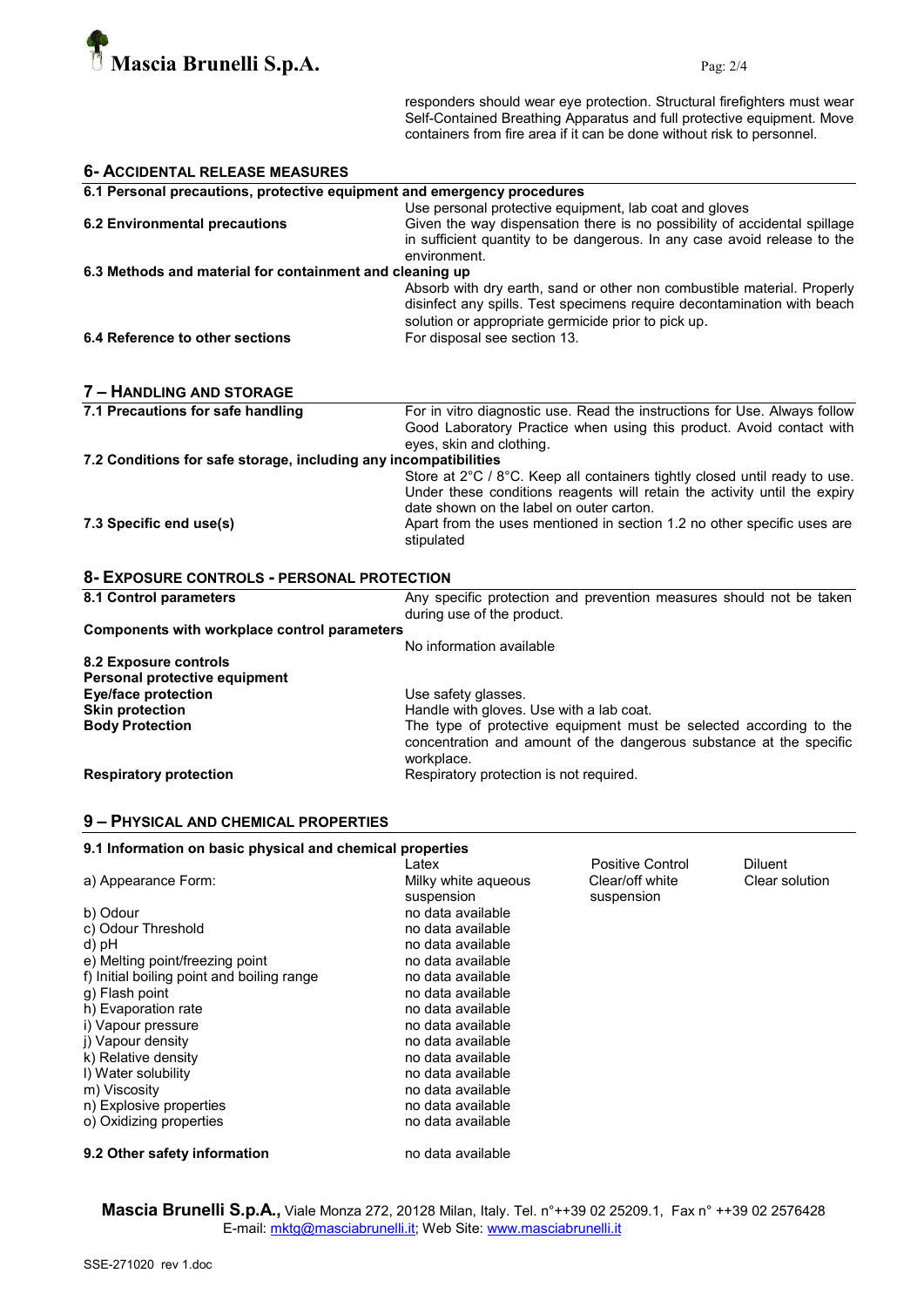

## 10 – STABILITY AND REACTIVITY

| 10.1 Reactivity                                            | No known hazardous reactivity                                                                       |  |  |
|------------------------------------------------------------|-----------------------------------------------------------------------------------------------------|--|--|
| 10.2 Chemical stability                                    | Stable under recommended storage conditions.                                                        |  |  |
| 10.3 Possibility of hazardous reactions                    | no data available                                                                                   |  |  |
| 10.4 Conditions to avoid                                   | avoid contact with lead or copper plumbing.                                                         |  |  |
| 10.5 Incompatible materials                                | no data available.                                                                                  |  |  |
| 10.6 Hazardous decomposition products                      | no known hazardous decomposition products                                                           |  |  |
|                                                            |                                                                                                     |  |  |
| <b>11 - TOXICOLOGICAL INFORMATION</b>                      |                                                                                                     |  |  |
|                                                            |                                                                                                     |  |  |
| 11.1 Information on toxicological effects                  |                                                                                                     |  |  |
| <b>Acute toxicity</b>                                      | Product does not present an acute toxicity hazard based on known or                                 |  |  |
|                                                            | supplied information                                                                                |  |  |
| <b>Skin corrosion/irritation</b>                           | Possibility of allergic sensitization should be considered.                                         |  |  |
| Serious eye damage/irritation                              | No data available.                                                                                  |  |  |
| Respiratory or skin sensitisation                          | No data available.                                                                                  |  |  |
| Germ cell mutagenicity                                     | No data available.                                                                                  |  |  |
| Carcinogenicity                                            | No data available.                                                                                  |  |  |
| <b>Reproductive toxicity</b>                               | No data available.                                                                                  |  |  |
| Summary of evaluation of the CMR properties                | No data available.                                                                                  |  |  |
| <b>STOT-single exposure</b>                                | No data available.                                                                                  |  |  |
| <b>STOT-repeated exposure</b>                              | No data available.                                                                                  |  |  |
| <b>Aspiration hazard</b>                                   | No data available                                                                                   |  |  |
|                                                            |                                                                                                     |  |  |
| <b>12 - ECOLOGICAL INFORMATION</b>                         |                                                                                                     |  |  |
| 12.1 Toxicity                                              | no data available                                                                                   |  |  |
| 12.2 Persistence and degradability                         | no data available                                                                                   |  |  |
| 12.3 Bio accumulative potential                            | no data available                                                                                   |  |  |
| 12.4 Mobility in soil                                      | no data available                                                                                   |  |  |
| 12.5 Results of PBT and vPvB assessment                    | no data available                                                                                   |  |  |
| 12.6 Other adverse effects                                 | no data available                                                                                   |  |  |
| <b>13 - DISPOSAL CONSIDERATIONS</b>                        |                                                                                                     |  |  |
| 13.1 Waste treatment methods                               |                                                                                                     |  |  |
| <b>Product</b>                                             | Waste must be disposed of in accordance with federal, state and local                               |  |  |
|                                                            | environmental control regulations.                                                                  |  |  |
|                                                            |                                                                                                     |  |  |
| <b>Contaminated packaging</b>                              | Do not remove labels from containers for disposal or recycling. Observe                             |  |  |
|                                                            | all the attention and precautions listed for the product.                                           |  |  |
|                                                            |                                                                                                     |  |  |
| <b>14 - TRANSPORT INFORMATION</b>                          |                                                                                                     |  |  |
| The product is considered non dangerous for transportation |                                                                                                     |  |  |
| 14.1 UN number                                             | ADR/RID: - IMDG: - IATA: -                                                                          |  |  |
|                                                            |                                                                                                     |  |  |
| 14.2 UN proper shipping name                               | ADR/RID: Not dangerous goods                                                                        |  |  |
|                                                            | Not dangerous goods<br>IMDG:                                                                        |  |  |
|                                                            | IATA:<br>Not dangerous goods                                                                        |  |  |
| 14.3 Transport hazard class(es)                            | ADR/RID: - IMDG: - IATA: -                                                                          |  |  |
|                                                            |                                                                                                     |  |  |
| 14.4 Packaging group                                       | ADR/RID: - IMDG: - IATA: -                                                                          |  |  |
| <b>14.5 Environmental hazards</b>                          |                                                                                                     |  |  |
|                                                            | ADR/RID: no IMDG Marine pollutant: no IATA: no                                                      |  |  |
| 14.6 Special precautions for user                          | no data available                                                                                   |  |  |
|                                                            |                                                                                                     |  |  |
| <b>15 - REGULATORY INFORMATION</b>                         |                                                                                                     |  |  |
|                                                            | 15.1 Safety, health and environmental regulations/legislation specific for the substance or mixture |  |  |
|                                                            | This product does not require special labelling, in accordance with the                             |  |  |
|                                                            | appropriate EC directives. These products are used for in vitro                                     |  |  |
|                                                            | diagnosis, so they must meet the criteria described in Directive                                    |  |  |
|                                                            | 98/79/CE                                                                                            |  |  |
| <b>15.2 Chemical Safety Assessment</b>                     | no data available                                                                                   |  |  |

**Mascia Brunelli S.p.A.,** Viale Monza 272, 20128 Milan, Italy. Tel. n°++39 02 25209.1, Fax n° ++39 02 2576428 E-mail: <u>mktg@masciabrunelli.it</u>; Web Site: www.masciabrunelli.it